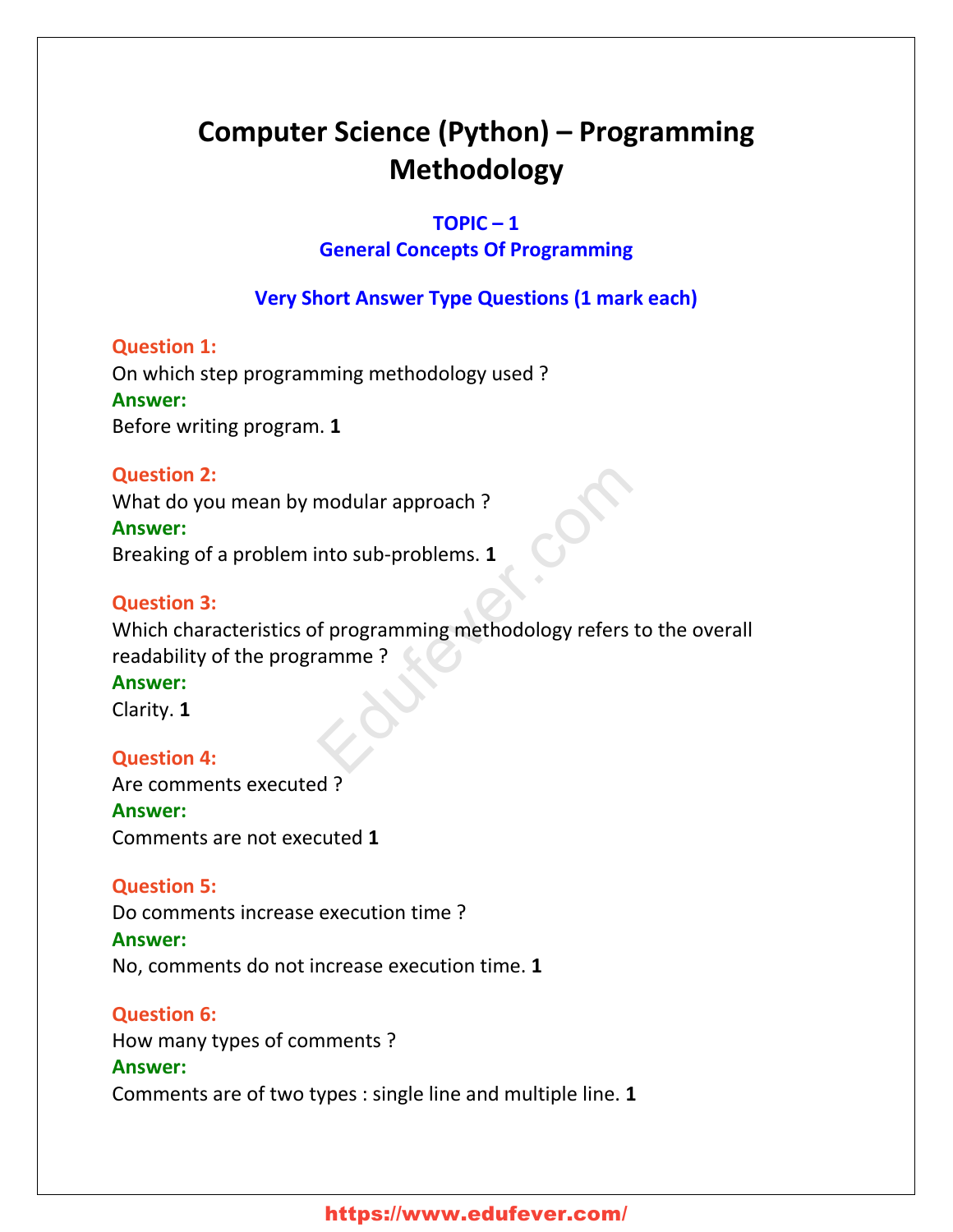### **Question 7:**

Why do we use comments ? **Answer:**

Comments helps the reader to understand the programme easily. **1**

### **Question 8:**

Which characteristics refer to insertion of extra blank spaces before declaration ?

### **Answer:**

Indentation **1**

# **Short Answer Type Questions-I (2 marks each)**

### **Question 1:**

Define Clarity of source code.

### **Answer:**

The extent to which inherent language features support source code that is readable and understandable and that clearly reflects the underlying logical structure of the program.

### **Question 2:**

### Explain clarity of expression

**Answer:** Clarity refers to the overall readability of the program, with emphasis on program logic. It allows other programmers to follow the program, if the program is written clearly. It also makes the programmer to grasp his or her own program logic even after a long period of time. Edufever.com

### **Question 3:**

Give an example of clarity of expression.

### **Answer:**

Suppose we wish to write a program to calculate the area of a circle. We require two variables; radius and area. Instead of writing r and a to represent the radius and area respectively, we use radius and area to represent themselves. It increases the readability of program, Similarly, the constant can be written as pi instead of denoting by p.

### **Question 4:**

Explain types of comments.

### **Answer:**

There are two types of comments in a C+ + program; single line comment and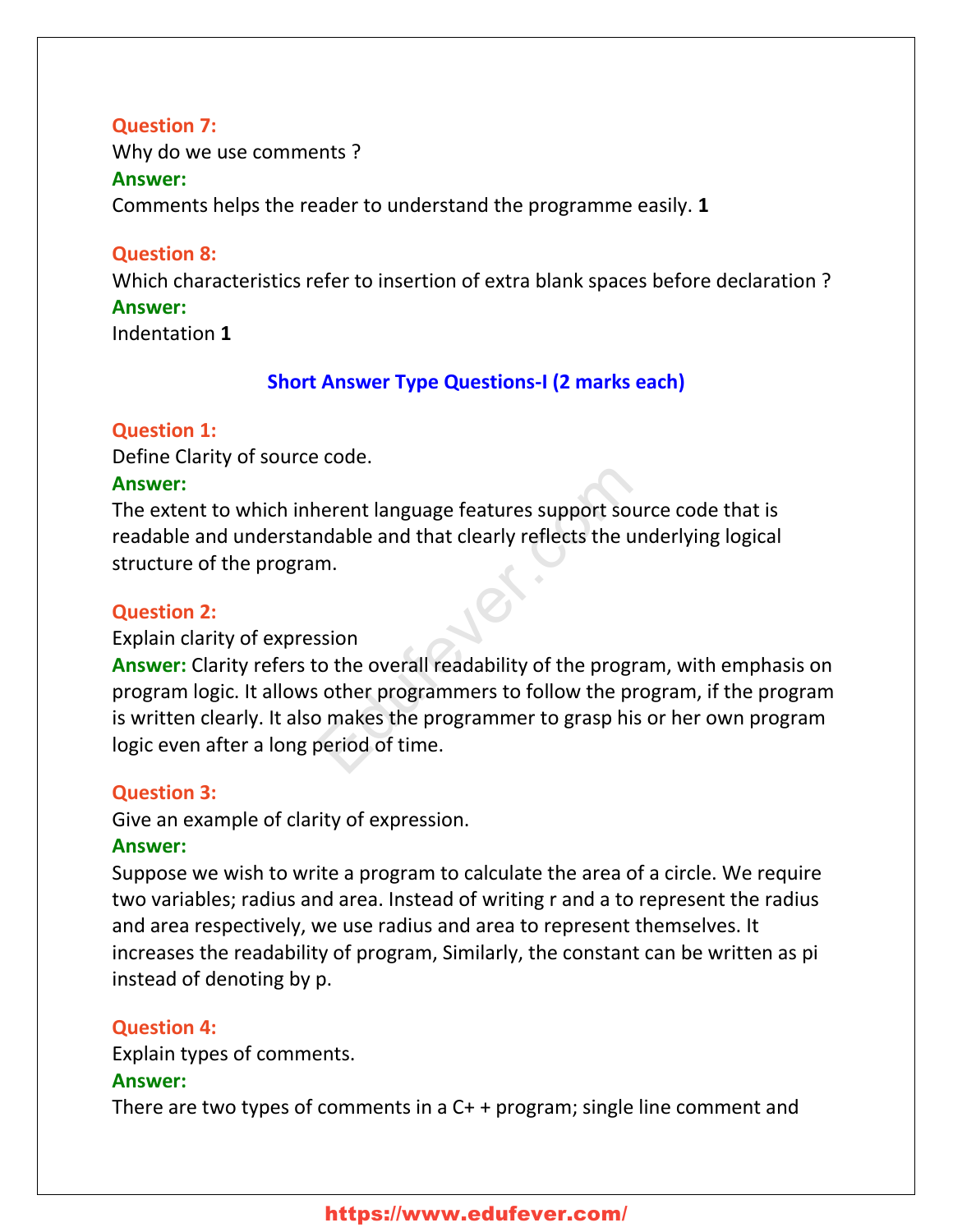multi-'line comment. Single line comment begin with double slash (/ /) and end in the same line. We can write a program statement and a comment in same line. Whatever written after the / / is ignored by the compiler.

#### **Question 5:**

Write any two characteristic of comments.

#### **Answer:**

Comments are not executed in a program. Since the compiler ignores comments, there will be no increase in the file size and execution time.

#### **Question 6:**

Write any two purpose of comments. **Answer:**

- 1. Comments help the reader to understand the program easily.
- 2. When a program consists of several functions, comments can be added to each function to indicate the purpose of the function. the reader to understand the program<br>
consists of several functions, commer<br>
indicate the purpose of the function.<br>
ie insertion of extra blank, spaces befores<br>
ie the readability of programs.<br>
Sections (4 marks eads)

#### **Question 7:**

Define identation.

#### **Answer:**

Indentation refers to the insertion of extra blank , spaces before declarations and statements. It enhances the readability of programs.

### **Long Answer Type Questions (4 marks each)**

#### **Question 1:**

Define clarity and simplicity of expression with eample.

#### **Answer:**

Crarity and Simplicity of Expression: In the early days most of the computer programs were written to carry out difficult and complex calculations. It is not so any more. However, you may still have to write programs involving complex calculations.

It is advised that if any expression becomes very big or very complex then you must write the same in two steps rather then doing it in one single step. This will make the expression simple and any programmer will be more accurate in writing simple expressions.

Simple expressions are also easily readable and can be understood by others without making any extra efforts. For example, a Statement like :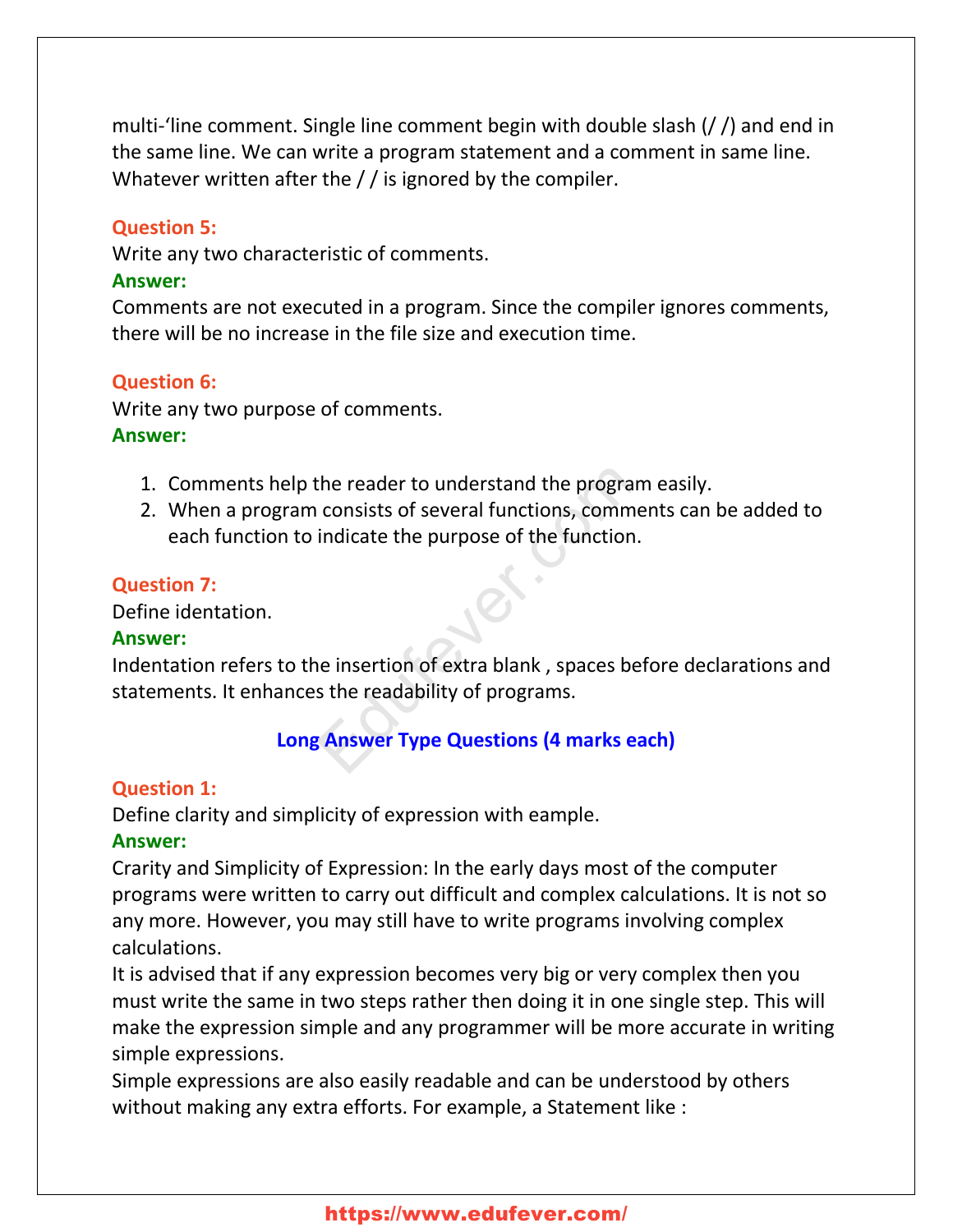# A = square root((x<sup>y</sup>/d)+(c+z)<sup>2</sup> – (u\*v) )/L may be written in two steps as :  $A1 = x^y/d$  $A2 = (c+z)^2$  $A3 = u * v$  $A = square root(AI + A2 - A3)/L$

### **Topic – 2**

### **Documentation And Programming Maintenance**

### **Very Short Answer Type Questions (1 mark each)**

### **Question 1:**

How many types of documentation are there ? **Answer:**

**(a)** internal documentation **(b)** external documentation

### **Question 2:**

Which documents helps in programme maintanance ? **Answer:** tion<br>s in programme maintanance ?<br>a<br>me of error.

internal documentation

### **Question 3:**

Write the alternate name of error. **Answer:**

Bugs

### **Question 4:**

What is debugging ? **Answer:** The process of correcting the error.

# **Short Answer Type Questions-I (2 marks each)**

**Question 1:** Explain documentation **Answer:** All programs need not to be short and simple. Complex programs can be better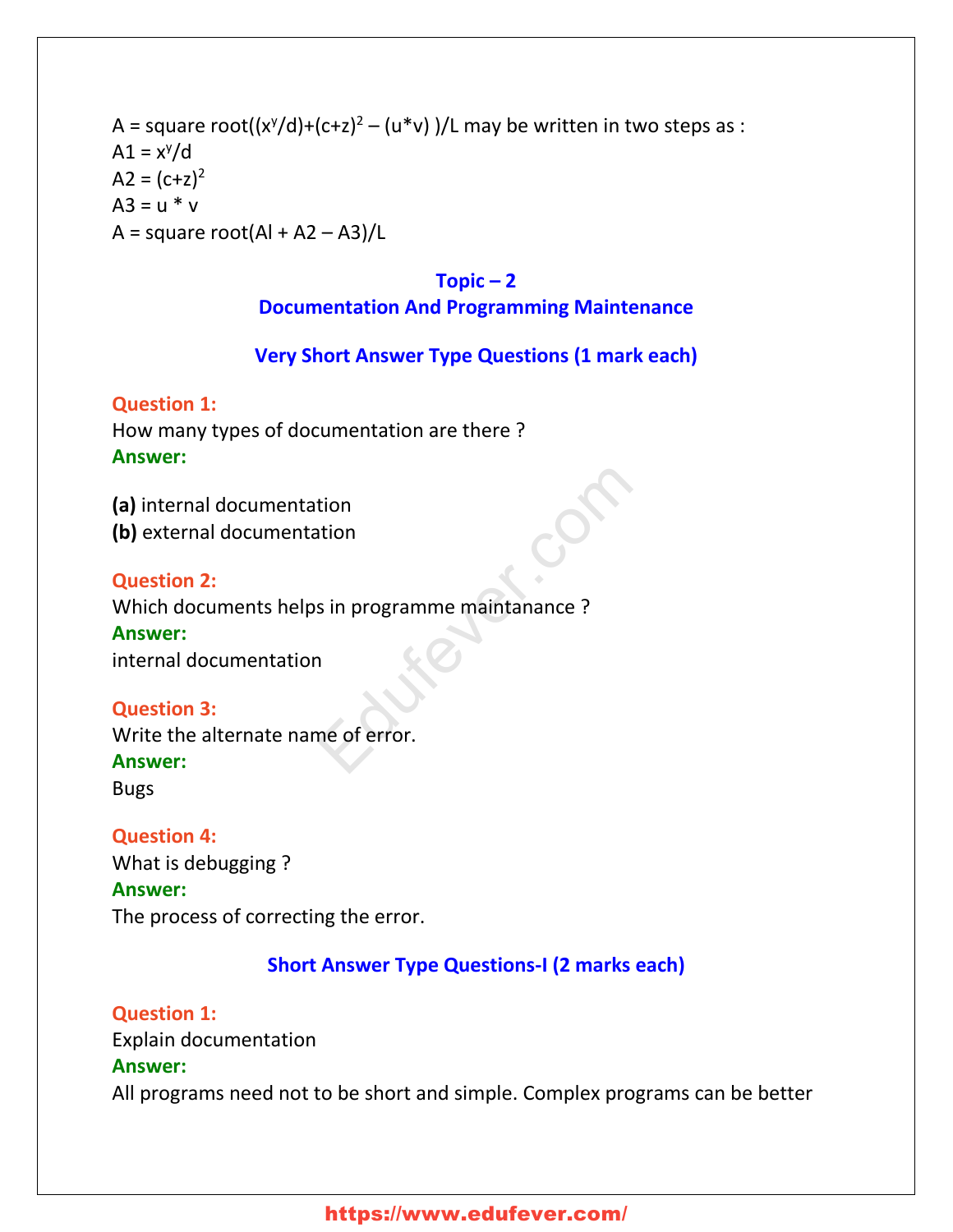understood if additional information is provided. Documentation is a method of providing useful information about a program. It consists of written descri ptions, specification and development of the program.

#### **Question 2:**

Explain programme maintenance.

#### **Answer:**

Changes in requirements force to modify existing programs. Program maintenance is the modification of a program to take care of changing requirements or any errors found after the program is put to use.

#### **Question 3:**

What do you mean by running and debugging of programme.

#### **Answer:**

Running and Debugging Programs : Once a program has been written, it has to be tested for its correctness. During this process, we may find errors. In computer terminology, errors are known as bugs, and the process of correcting the errors is known as debugging. Express of the appropram has been<br>
SS. During this process, we may find er<br>
Express of contracts of contracts of contracts of contracts<br>
of a language are referred to as syntax<br>
w the syntax of programming language<br>
Sax er

#### **Question 4:**

Define syntax error.

#### **Answer:**

The grammatical rules of a language are referred to as syntax of that language. If we do not strictly follow the syntax of programming language at the time of writing a program, syntax errors are bound to occur.

#### **Long Answer Type Questions (4 marks each)**

#### **Question 1:**

Write the factors on which documentation depend. **Answer:**

- 1. A program must have meaningful constant and variable names.
- 2. A program should include specification of the problem.
- 3. The initial lines of comment should contain programmer's name, date, brief description of the problem, and the purpose of the program.
- 4. Other comments include the input by form and type, output by form and type, data structures used, main function and other functions used, and assumptions.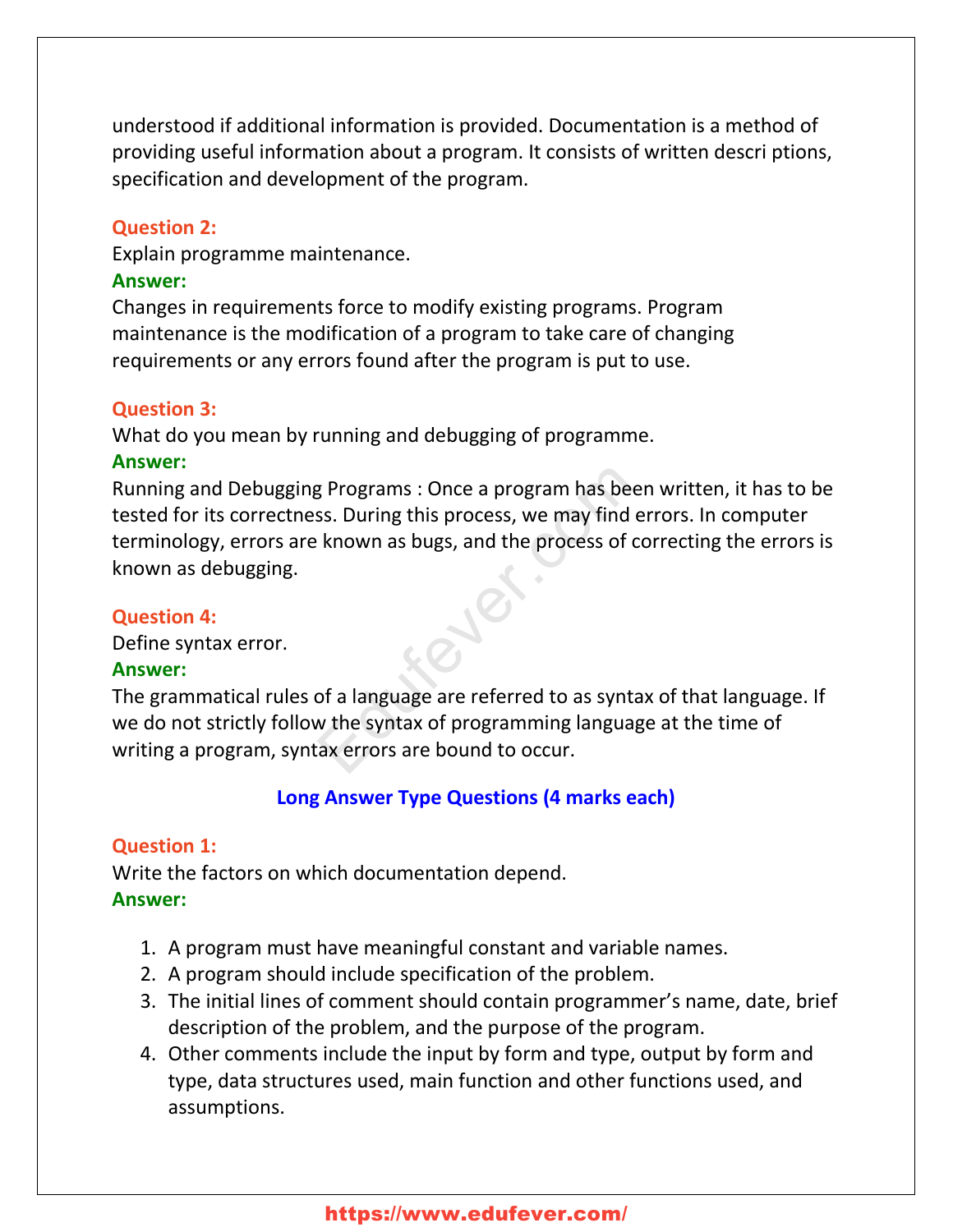- 5. The purpose of every function and their inter-relationships must be described with comments.
- 6. Comments are to be inserted in the program wherever necessary for clarity. The purpose of such comments is not to tell how or why something is done, but what is being done.

# **Question 2:**

Explain program maintenance with reference to organization.

# **Answer:**

Program maintenance is an important duty of programmers. It involves all steps from problem definition to program preparation. In certain organizations, programmers can do nothing but maintain the programs.

At the initial stage of computerization, an organization's programming effort mostly goes into the development of new applications. As the number of installed programs grows, the programming effort shifts from program development to program maintenance, in fact, in many organizations, more than half of the programming effort is on program maintenance. An estimate shows that the cost of program maintenance is twice larger than that of initial development. Experience of new applications. As the<br>
rogramming effort shifts from program<br>
in fact, in many organizations, more the<br>
por program maintenance. An estimate<br>
ce is twice larger than that of initial dev<br>
with example.<br>
Sup

# **Question 3:**

Explain run time error with example.

# **Answer:**

Run-Time Errors : A program's syntax may be correct- H may be compiled and linked successfully. But it may not be executed successfully because of run-time errors. Such errors are found at the time of executing the program. Let us consider the following program segment

```
n = 9;while (n > 1){
n-1
m = m / (n - 1);
}
```
When the value of n becomes 2, the expression  $a > 1$  is true.

Hence, the statement  $n -$  decreases the value of n by 1. When the value of n is 1, Ihe divisor is O' which generates a run-time error. Run-time errors include finding square root of a negative number, stack overflow, and null pointer assignment.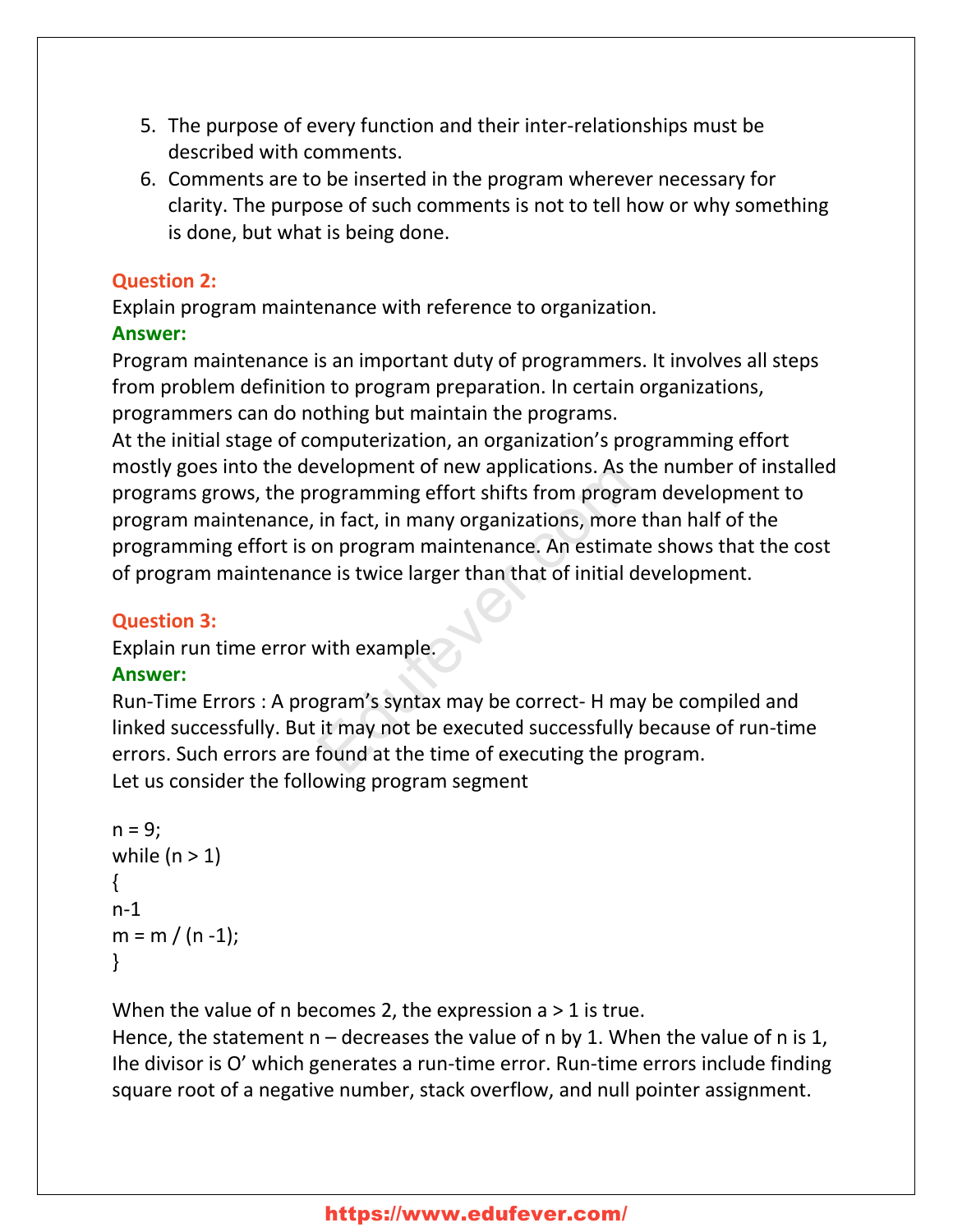### **Question 4:**

Explain logical error.

### **Answer:**

A logic error is a defect in the program that causes it to produce an incorrect result, but one that is not so blatant as to be detectable as a runtime error. (A logic error in one part of the program might eventually trigger a runtime error in some other part of the program, but those are separate errors.) An example would be a function that is supposed to return the larger of its two arguments but in fact returns the smaller:

def larger(m, n): if  $(m > n)$ : return n return m

# **Question 5:**

Write all steps of program solving methodology. **[CBSE Text Book] Answer:**

There are following seven steps of program solving methodology:

- 1. **Problem Definition:** Computer programs are written to solve problems posed by humankind. Prior to writing a program, one has to understand a description of the problem to solve. This description may be very precise or vague, but nevertheless, it is necessary /present. Once programmer is sure of what the problem entails, he must write down a list of specifications. Specifications are precise definitons of what the program must do. am solving methodology. **[CBSE Text B**<br>ren steps of program solving methodol<br>**on:** Computer programs are written to<br>kind. Prior to writing a program, one h<br>e problem to solve. This description ma<br>theless, it is necessary /
- 2. **Problem Analysis:** In this step, the problem has to be fragmented into smaller and manageble parts. The original problem has to be analyzed and divided into a number of sub-problems as these sub-problems are easier to solve and their solutions would become the components of the final problem. Each sub-problem is divided into further smaller ones and this fragmentation has to be continued to achieve simple solutions. The use of modular programming is to get proper solution.
- 3. **Designing the Problem :** Designing the problem can be expressed in the form of:

(i) Algorithm

(ii) Flowchart

**(i) Algorithm:** An algorithm is a set of instructions that describe a method for solving a problem. It is normally given in mixture of computer code and